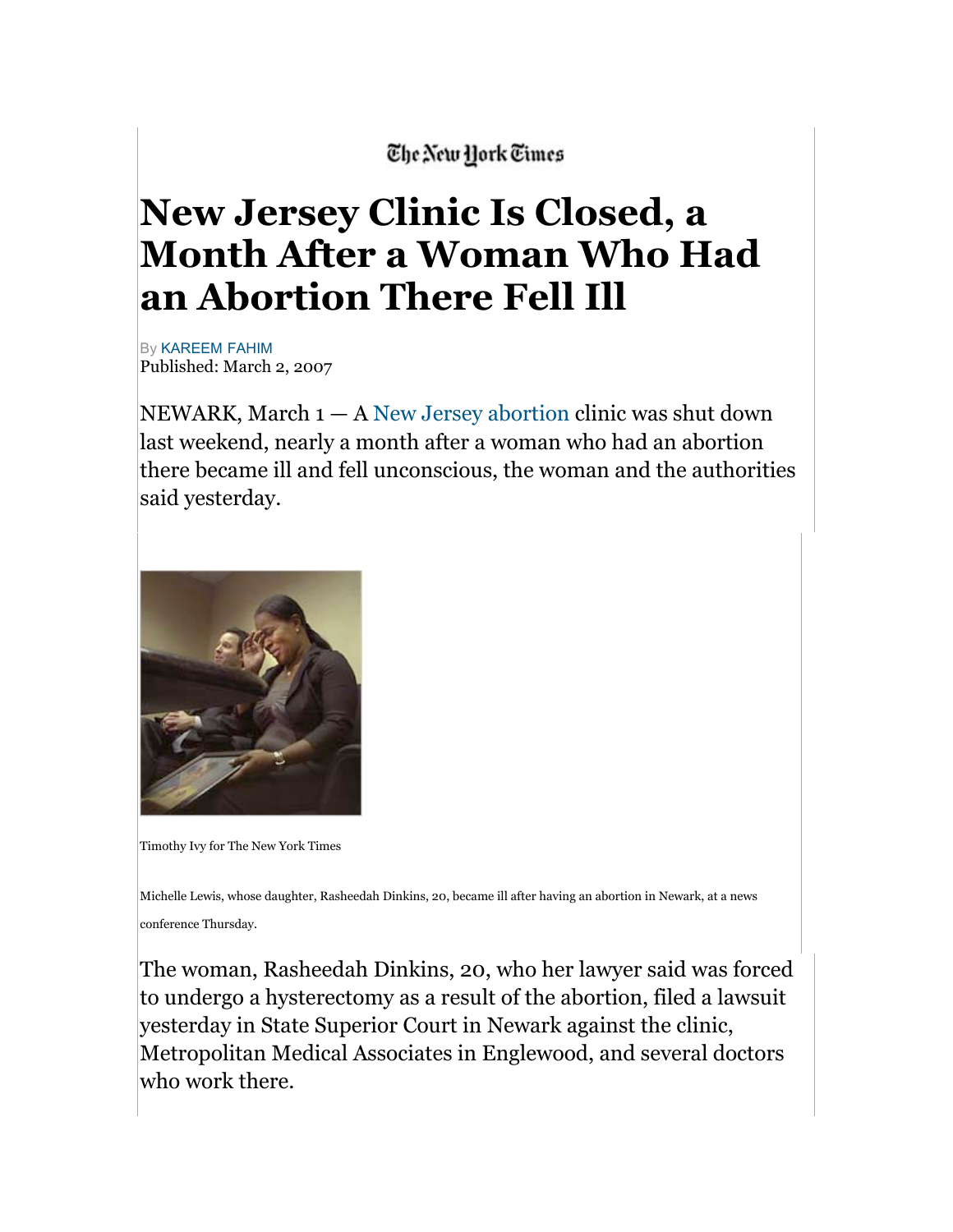In an interview from her hospital bed yesterday, Ms. Dinkins said she had remained unconscious and on a ventilator until a week ago. The hospital that treated her after the abortion, Newark Beth Israel Medical Center, alerted the State Department of Health and Senior Services about her condition soon after she arrived, her lawyer said.

As a result of that complaint, the health department went to inspect the clinic on Feb. 2, and that investigation was still open. The department also moved up a previously scheduled licensing inspection, to last week, and then ordered the clinic to stop seeing new patients, citing violations related to infection control, instruments, and equipment used for sterilization.

A woman who answered the phone yesterday at Metropolitan Medical refused to connect a reporter with a doctor named in the lawsuit. Another woman who answered the phone said that patients were being referred to a clinic in Hackensack.

It was not clear yesterday what led to Ms. Dinkins's illness.

Serious complications from abortions are rare, affecting fewer than 1 percent of patients, according to several studies, and only one in a million women who undergo surgical abortions die from them.

The clinic where Ms. Dinkins had her procedure performs more than 10,000 abortions a year, Nathan Rudy, a health department spokesman, said. It is one of six abortion clinics in New Jersey that belong to the National Abortion Federation, a professional group that promotes safe abortions, according to the federation's Web site.

Ms. Dinkins, the mother of two young children, went to the clinic on Jan. 27, according to her lawyer, Adam M. Slater. She was more than 15 weeks pregnant, and she chose the clinic because it was the only one she could find that would perform an abortion that far into the pregnancy, she said in a telephone interview from her hospital bed while Mr. Slater listened on the line.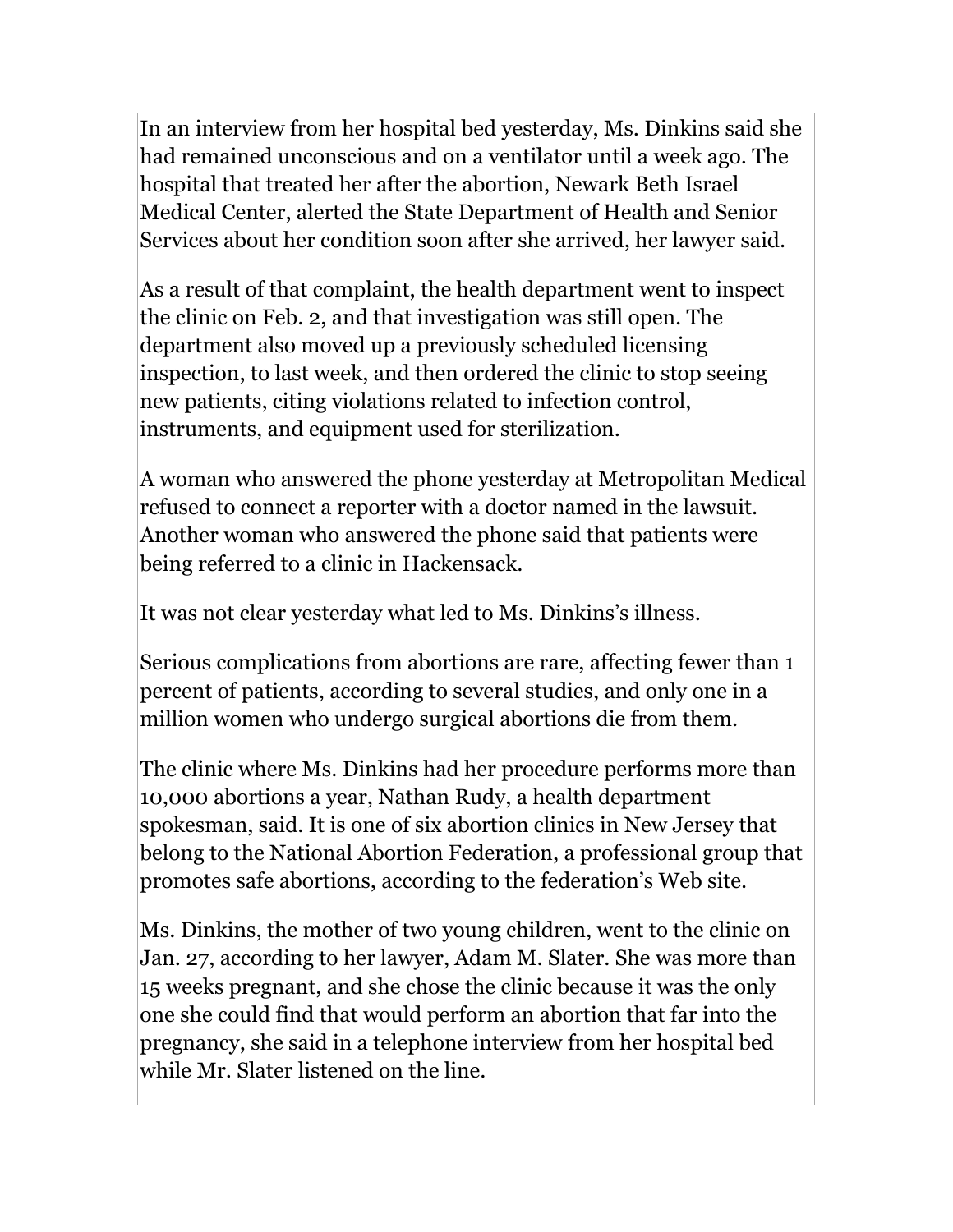Her troubles, she said, began shortly after the procedure. "I remember my stomach hurting" as she was being driven home, she said.

Her mother, Michelle Lewis, a home health aide, said a doctor at the clinic advised them to take Ms. Dinkins to the nearest hospital immediately. "I couldn't move," Ms. Dinkins said. "My left side was going numb. I passed out."

More than three weeks later she regained consciousness at the hospital, Newark Beth Israel Medical Center, having suffered two strokes and neurological damage and having lost 20 units of blood, Mr. Slater said.

Yesterday, she was transferred to a branch of the Kessler Institute for Rehabilitation. A telephone operator there refused to specify the location.

"They're teaching me how to get my strength back in my left side so I can walk," she said.

The lawsuit charges two doctors, Keith Gresham and Nicholas Kotopoulos, with "negligent, careless and reckless care." The State Board of Medical Examiners did not immediately return a call seeking comment, and efforts to reach the doctors at the clinic were unsuccessful.

Records available at the State Division of Consumer Affairs' Web site showed that both doctors have active medical licenses.

On Feb. 2, the health department investigated the Metropolitan Medical Associates clinic after receiving the complaint from Beth Israel. The department would not comment on that inspection, except to say that "no deficiencies were issued."